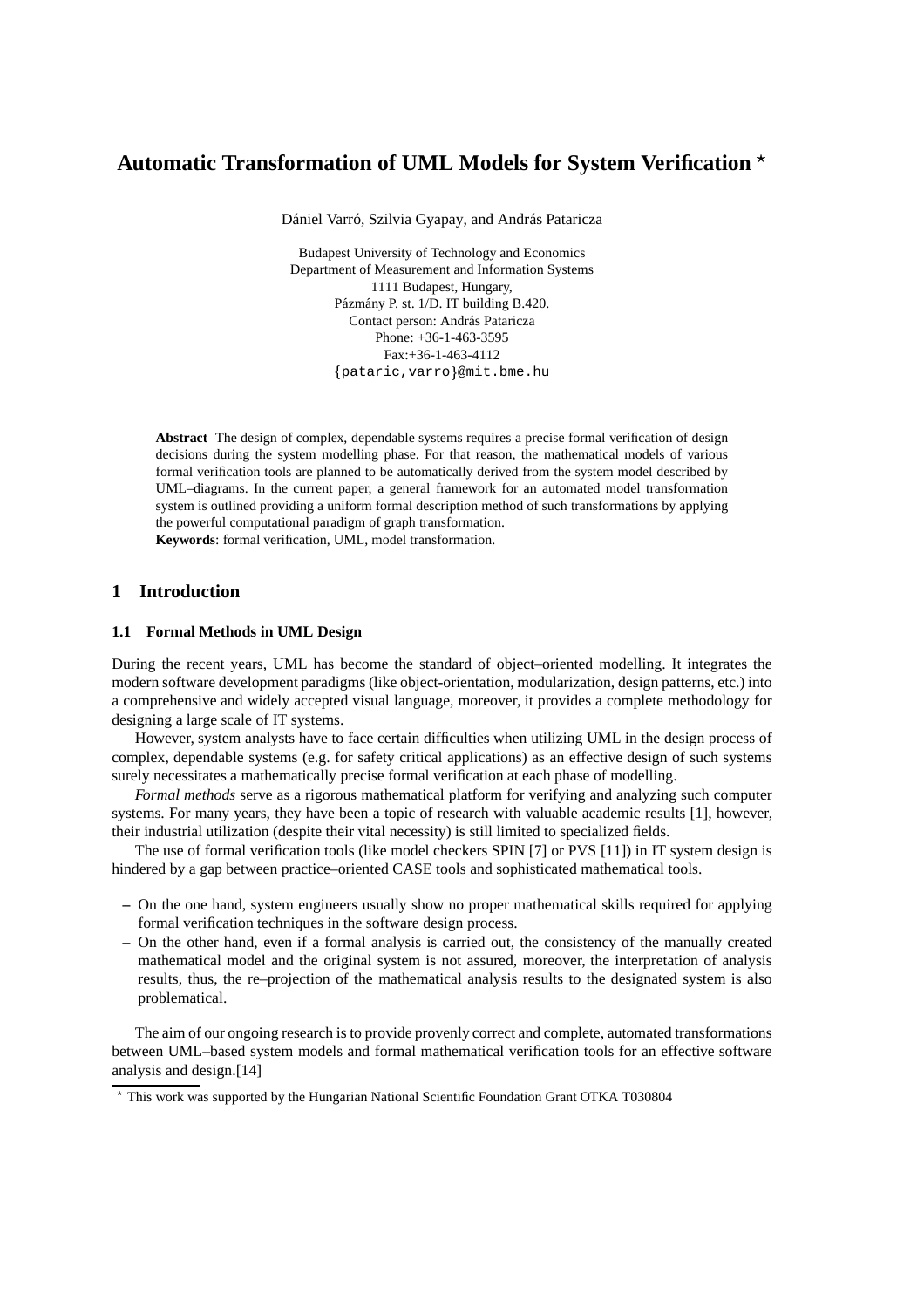#### **1.2 Mathematical Model Transformation**

The step generating the input language of a target mathematical tool from the UML model of the system is denoted as *mathematical model transformation*. The inverse direction of model transformation (referred as *back–annotation*) is of immense practical importance as well when some problems (e.g. a deadlock) are detected during the mathematical analysis. After an automated back–annotation these problems can be visualized in the the same UML system model allowing the designer to fix conceptual bugs within his well–known UML environment.

Several semi-formal transformation algorithms have been designed and implemented for different purposes (such as formal verification of functional properties [8] or quantitative analysis of dependability attributes [2,3]). Unfortunately, this conventional way of model transformation lacked a uniform and precise description of transformation algorithms resulting in hand–written and rather ad hoc implementations (inconvenient for implementing complex transformations). Moreover, any formal proof of correctness and completeness aiming to verify these transformation scripts is almost impossible, thus their uncertain quality remains a quality bottleneck of the entire transformation based verification approach.

Thus, a model transformation system (avoiding these drawbacks) must fulfil at least the following user requirements.

- **–** A large number of model transformations are planned to be designed to perform dependability analysis in various application domains ranging from early evaluation methods based on Petri nets to model checking techniques using temporal logic as underlying mathematical model.
- **–** "Mathematical" model transformations are not only designed by mathematicians but system engineers as well. Thus, these transformations must be defined by a visual, easy to understood formalism.
- **–** The specification of a model transformation should be given in mathematically precise, unambiguous form.

### **2 A Visual Automated Model Transformation System**

The process of model transformation is characterized by a model analysis round-trip illustrated in Fig. 1. Typically, a system designer and a transformation designer participates in such a round-trip with the following roles.

- **–** A transformation designer specifies model transformations from UML to various mathematical models (like e.g. Petri nets, temporal logic). From his specification, a transformation algorithm is generated at compile time.
- **–** A system analyst designs complex systems using UML as modelling language. During the software life cycles, he needs several verification steps to be performed running the previously generated model transformation programs.

*Model description* A well–defined transformation necessitates a uniform and precise description of source and target models, on the other hand, it should follow the main standards of the industry, therefore, a formal underlying formalism is needed. For this reason, the **Unified Modelling Language (UML)** is used as the front–end of model transformations, and the user–end specification language of model transformation rules is UML as well. UML conceptually follows the four–layer **Meta Object Facility (MOF)** meta–modelling architecture [9], which allows the definition of meta–objects for similarly behaving instances.

*Uniform description of models* The front–end and back–end of a transformation (UML as the source model and a formal verification tool as the target model) is defined by a uniform, standardized description language of system modelling, that is, **XMI (XML Metadata Interchange)** [10], which is a special dialect of XML, the approving novel standard of the Web. Due to the fact that UML models can be exported in an XMI format (the export process is supported by most UML CASE tools) an open, tool–independent architecture is obtained.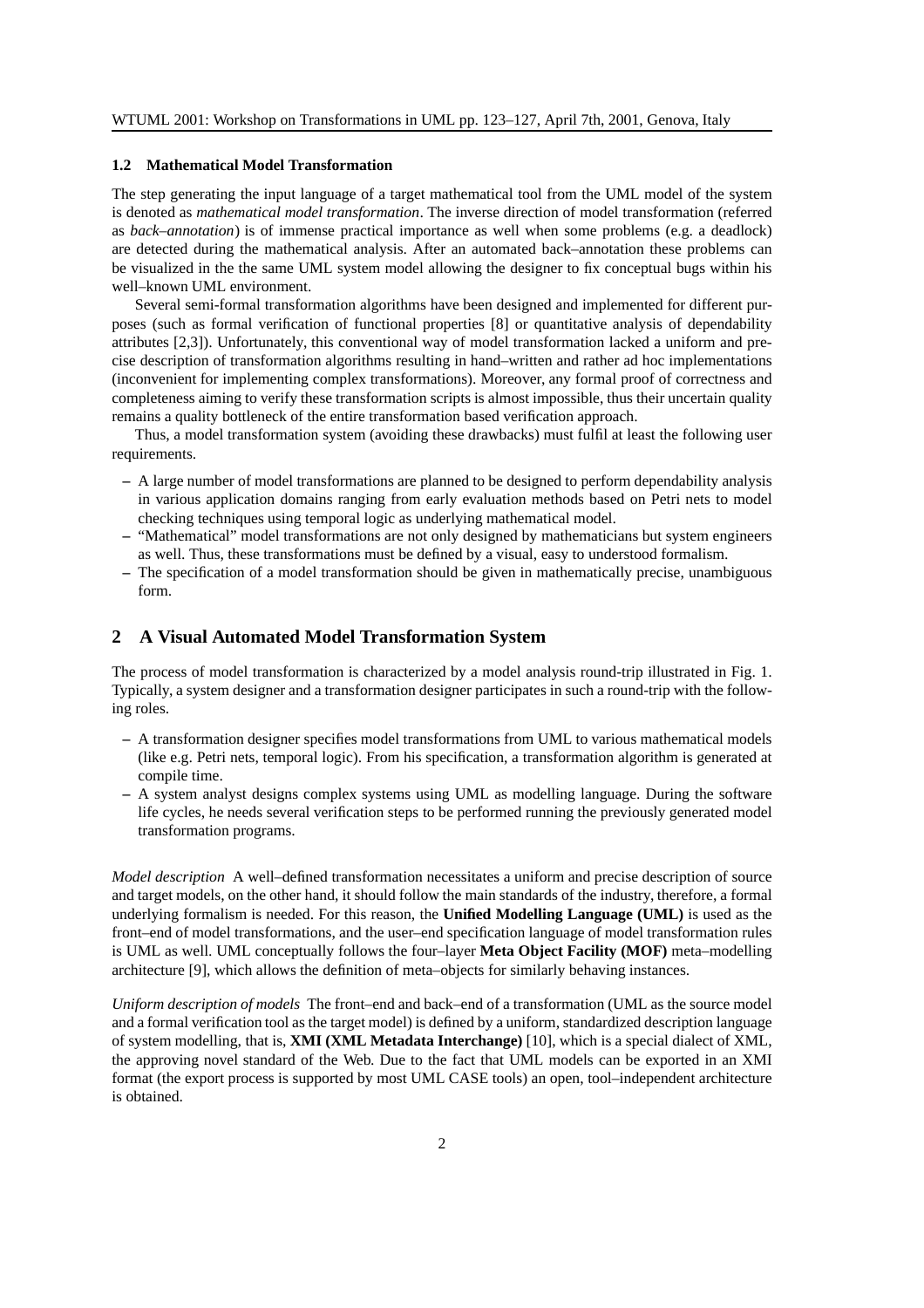

**Figure 1.** An overview of model transformation

*Designing model transformation rules* The visual specification of model transformations is supported by **graph transformation** [4], which combines the advantages of graphs and rules into an efficient computational paradigm.

A **graph transformation rule** is a special pair of pattern graphs where the instance defined by the left hand side is substituted with the instance defined by the right hand side when applying such a rule (similarly to the well–known grammar rules of Chomsky in computational linguistics).

Model transformation rules (in the form of graph transformation rules) are specified by using the visual notation of UML. However, for obtaining a tool–independent transformation specification, the transformation rules will also be exported in an XMI based format, conforming to the approving standard of graph transformation systems [5].

*Correctness and completeness of transformations* Automated transformations also necessitate (in addition to automatic program generation) an automated proof method aiming to verify that the generated target models are semantically correct, moreover, each construct allowed in the source model is handled by a corresponding rule. Instead of verifying the semantic correctness of individual target models (generated by some model transformation), our alternate solution puts the stress on the *correctness and completeness of transformation rules*, i.e. starting from a semantically correct source model, the derivation steps should always yield a semantically equivalent target description.

*Automated program generation* Even if the description of the transformation is theoretically correct and complete, additionally, the source and target models are also mathematically precise, the implementation of these transformations has a high risk in the overall quality of a transformation system. As a possible solution, *automatic transformation code generation* is carried out including (automatically generated) programs for implementing visual transformation rules and control structures [6].

*The transformation engine* As being a logical programming language based on powerful unification methods, Prolog seems to be a suitable language for a prototype implementation of the transformation engine. Thus, the XMI based model and rule descriptions are translated into a Prolog graph notation serving as the input data and the algorithm to be executed by the transformation engine. After a successful prototyping phase, Prolog could be substituted with a more powerful but lower abstraction level language (like C++ or Java).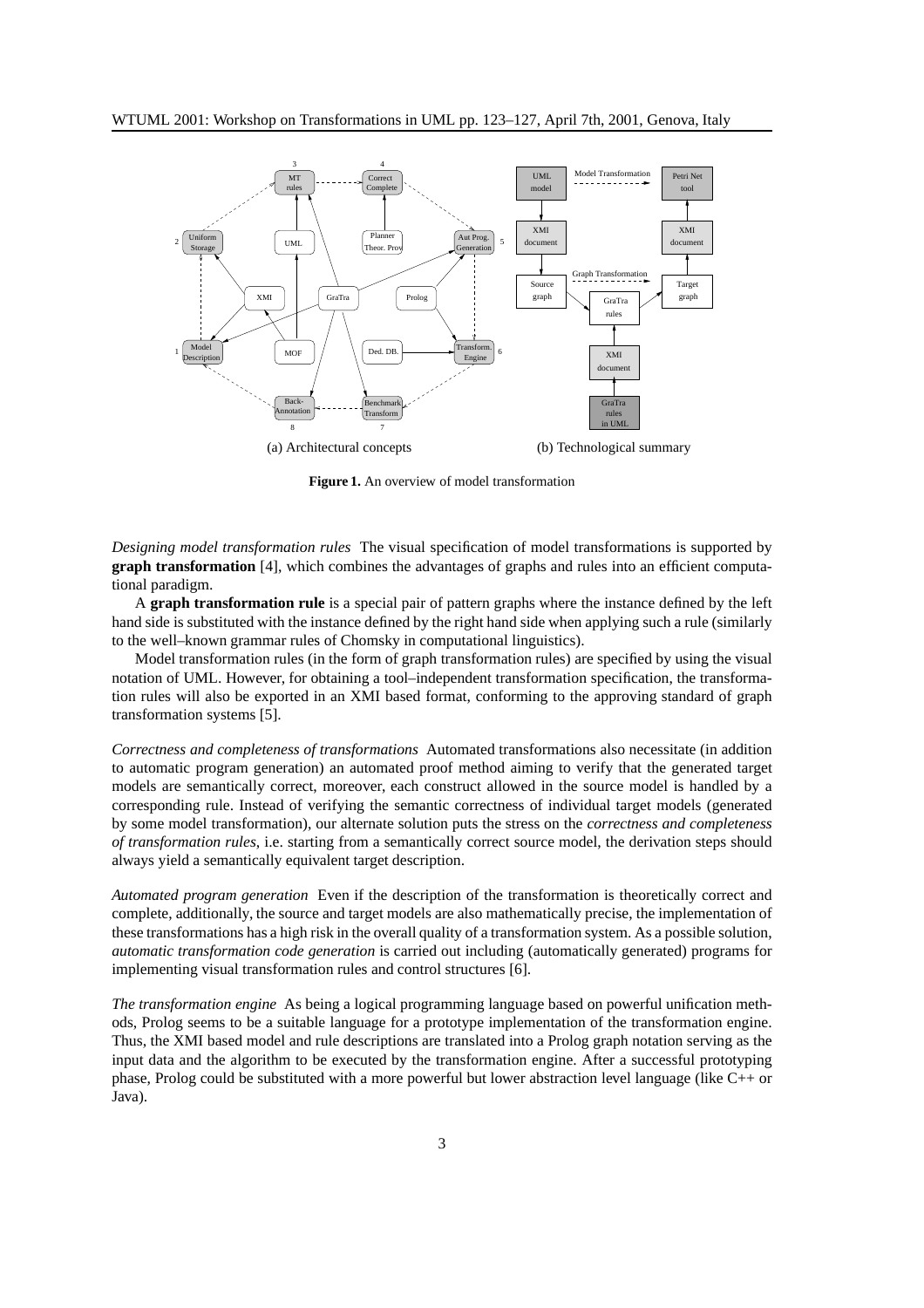*Benchmark transformations* The model transformation system is supposed to be used in real industrial applications. Several benchmark transformations have already been designed and implemented.

- **–** Transforming the static aspects of UML models into timed Petri Nets for dependability analysis in an early phase of system design (discussed in [12]);
- **–** Transforming UML Statecharts into Extended Hierarchical Automaton providing formal semantics for those diagrams (a formal description and implementation of the transformation [8]).
- **–** Automatic program generation for visual control structures [6].

*Back–annotation of analysis results* As the results of the mathematical model transformation are automatically back–annotated to the UML based system model, the system analyst are reported from conceptual bugs in their well–known UML notation. After certain modifications and corrections on the system model are performed, the system verification process might step into a consecutive phase.

# **3 Ongoing Projects**

In the final section, we shortly summarize the main ideas behind further transformation related ongoing research projects at BUTE aiming at the practical use of UML–based transformations.

- 1. The purpose of an ongoing project is to develop an open framework which increases the quality of software design of reliable and safety critical applications for embedded and reactive systems. Rather than a stand–alone application the project aims at the development of an UML-based add–on mathematical model-analysis system that would guarantee the quality of service by applying formal techniques in the following fields:
	- **–** proving the correctness (e.g. system requirements are not conflicting) and completeness (the system's response is specified for an arbitrary input sequence) of specifications;
	- **–** verifying the behavioural correctness of the system (by carrying out a transformation from UML dynamic models and standard safety criteria to temporal logic (LTL) formulae);
	- **–** performing fault–propagation and reachability analysis (based on an automatically derived data– flow description of the UML based system model).
- 2. One of the main practical problemsin formal verification originatesin the complexity related limitations of formal analysis tools. For instance, formal verification of the dynamic behaviour of IT systems frequently necessitates the exploration of the entire state space.

When starting from a direct formal modelling tool (like SPIN modelling tool for temporal logic etc.) the typical solutions to overcome this complexity problem exploit either **abstraction** (thus performing the analysis task on a more abstract model having a smaller state space than the detailed one) or **symmetries** (in order to eliminate the exploration of repetitive patterns in the state space). Research activities at BUTE are aiming to support hierarchical modelling by abstraction and to identify major symmetries at a UML model level.

- 3. Another open issue in the automatic transformation and model analysis framework is the **goal driven model simplification** at a UML level where the system under evaluation already goes through a **filtering** before the automatic target model generation. For instance, when analyzing statecharts, the parts irrelevant from point of view a given property to be proven can be frequently simplified to a highly abstract non–deterministic automaton e.g. by merging concurrent sub–automatons into a single state.
- 4. Further main issues are concerned with the *automatic derivation of* proper and efficiently solvable **numerical models**. Two current problems under analysis (the minimization of project management costs based on the UML model of the system, and semi–decision based safety analysis) show that the simple transformation has to be extended by proper control files in order to get an efficient analysis.